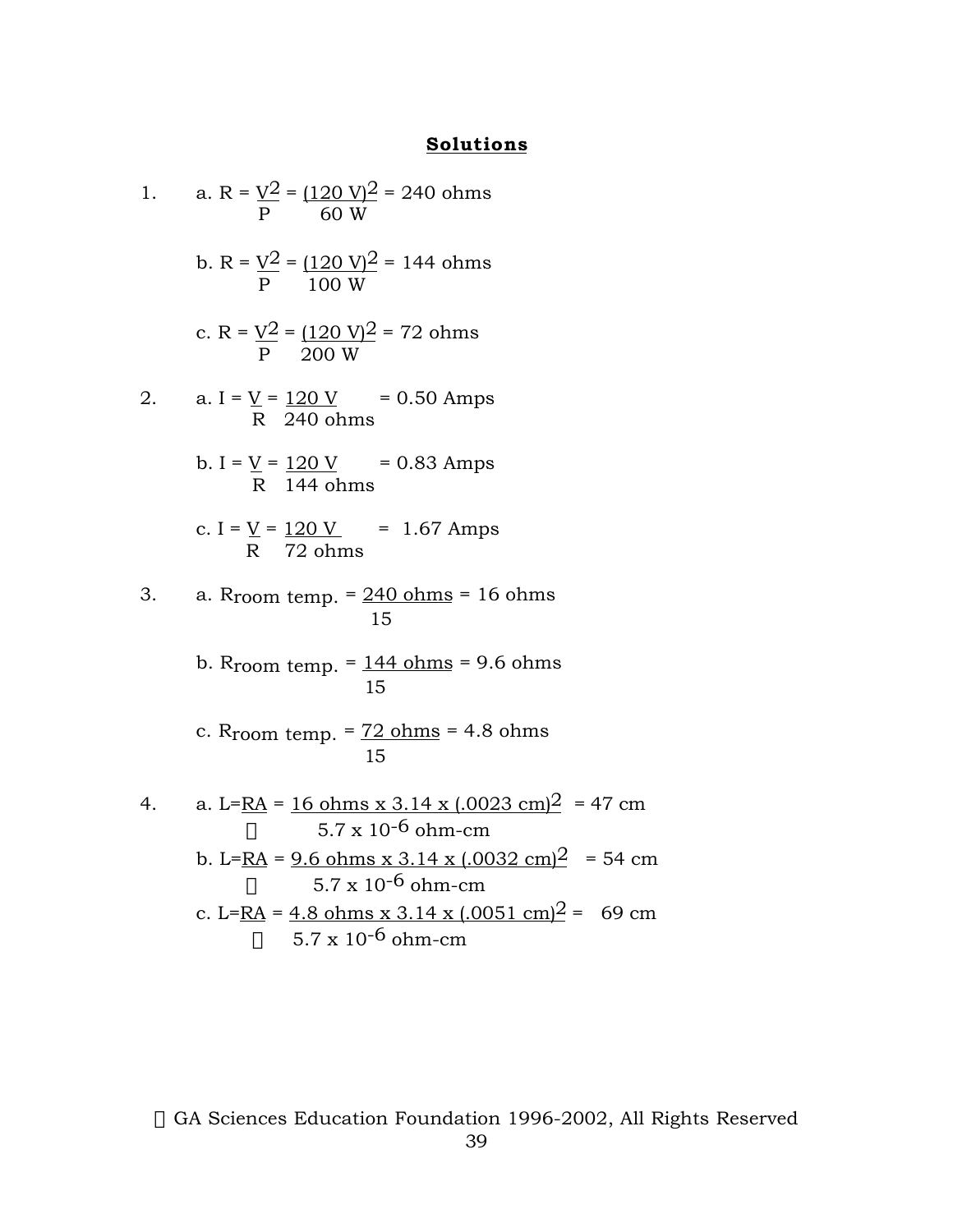5.   
\na. 
$$
T^4 = P
$$
  
\n $_{\text{EoS}}$   
\n $= \frac{60 \text{ W}}{200 \text{ W}}}$   
\n $0.3 \text{ x } 5.67 \text{ x } 10^{-12} \text{ W-cm-2-K-4 x } 2 \text{ x } 3.14 \text{ x } .0023 \text{ cm} \text{ x } 47 \text{ cm}$   
\n $T = 2685 \text{ K}$   
\nb.  $T^4 = P$   
\n $= \frac{100 \text{ W}}{60 \text{ S}}$   
\n $= \frac{100 \text{ W}}{T} = 2713 \text{ K}$   
\nc.  $T^4 = P$   
\n $= \frac{200 \text{ W}}{60 \text{ S}}$   
\n $= \frac{200 \text{ W}}{T} = 2701 \text{ K}$   
\n $T = 2701 \text{ K}$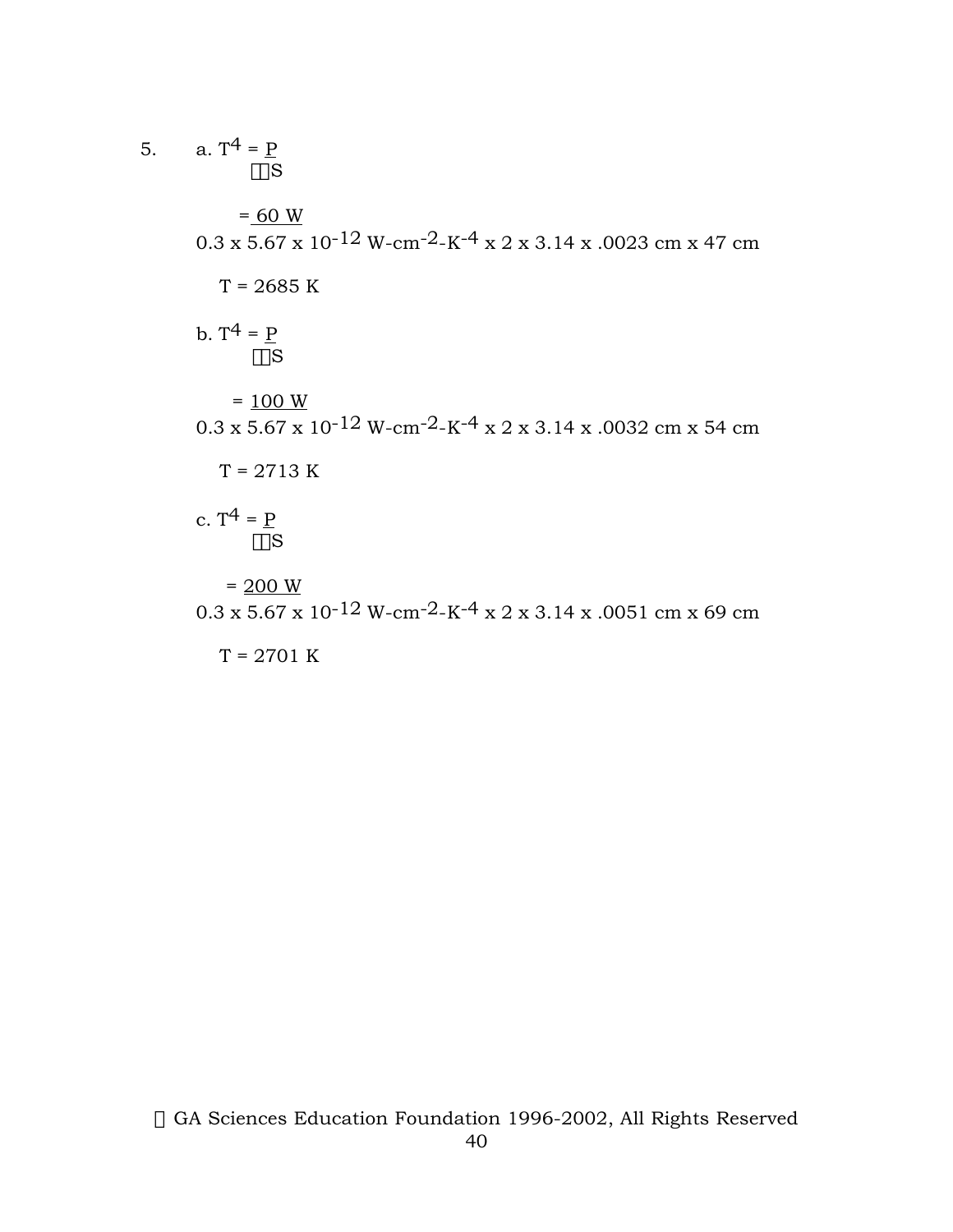## 6. *Solution 1*

For the 25 W bulb, the hot resistance is:  $R = V^2 = (120 V)^2 = 576 ohms.$ P 25 W

For the 75 W bulb, the hot resistance is:  $R = V^2 = (120 V)^2 = 192$  ohms.<br>P 75 W 75 W

The hot resistance at the highest setting of the bulb corresponds to the parallel combination of the 25 W and 75 W filaments, so

 $R = 576$  ohms x 192 ohms = 144 ohms. (576 ohms + 192 ohms)

*Solution 2*

The wattage at the highest setting is the sum of the two lower wattages or 100 W.

Therefore, R =  $\underline{V^2}$  =  $(120 \text{ V})^2$  = 144 ohms. P 100W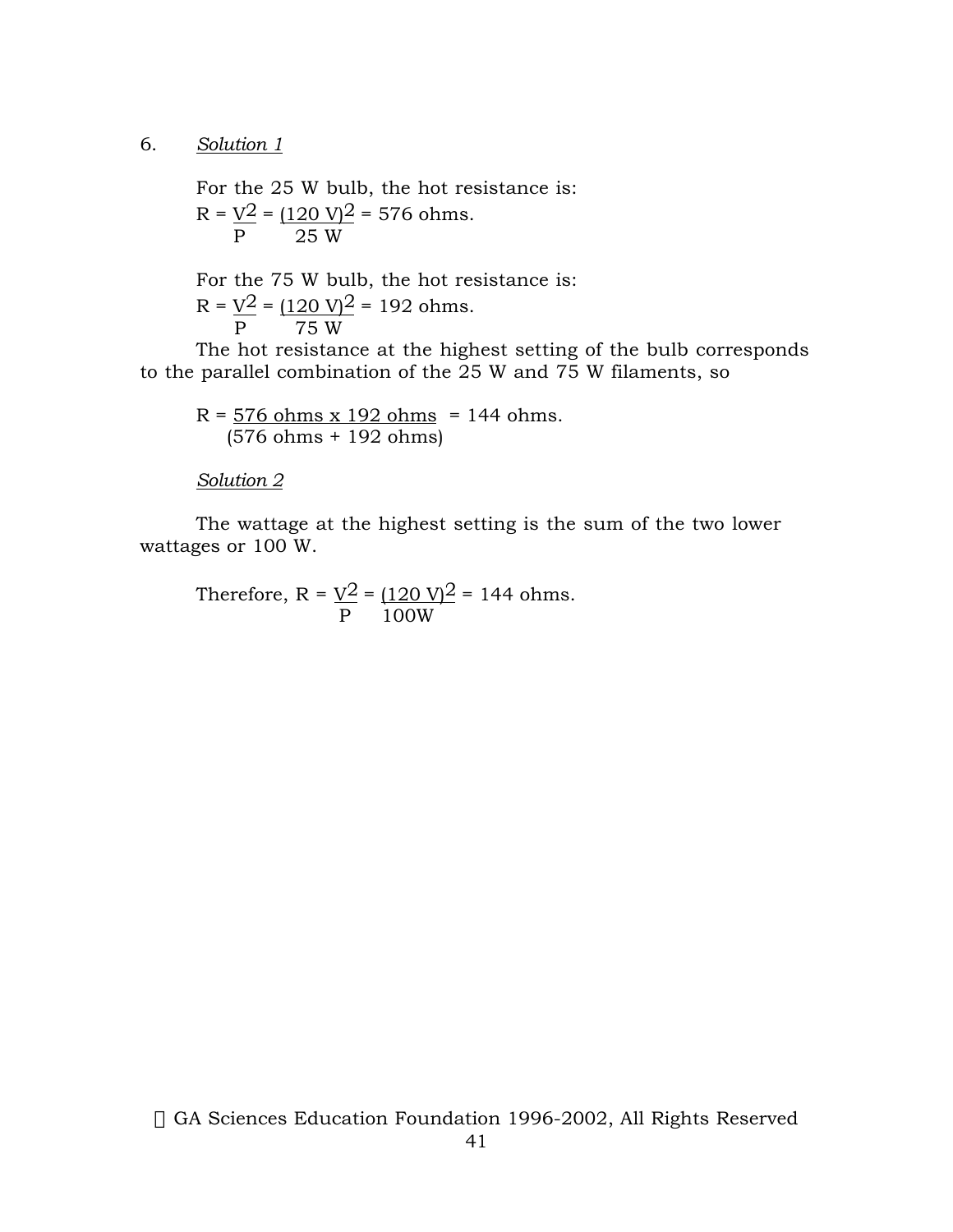7. It is always better to turn off the lights whenever you leave the room.

The power used by the lamp when it is just turned on is almost 15 times greater than the power used when it is hot, as we learned in experiments 1 and 2.

(Recall that  $P=V^2/R$ , V is 120 V when the lamp is on and 0 V when the lamp is off, and  $R_{hot}$  filament = 15  $R_{cold}$  filament so that  $P_{cold}$  = 15 $P_{hot}$ )

The energy used in a given time period t is given by the  $E = P x t$  where P is the power. After the lamp is turned on, the time the filament is cold is very short, certainly less than 1 second, because the lamp is instantly bright - it does not slowly build up in brightness. So the power dissipated when the filament is cold (but heating up) during the first second is at most 15 times greater than the power dissipated when the filament is hot for 1 second. Therefore it is more energy efficient to turn off a lamp unless you plan on turning it on again within 15 seconds or so.

An example is shown on the next page. The first light bulb is turned on for 15 sec, then turned off for 45 sec, then turned on again for 10 sec. The second bulb is turned on and kept on for the next 70 sec.

Recall  $E = P x t$  and assume that the power dissipated when the bulb is cold (but heating up) is  $15P_0$  and that the power dissipated when the bulb is hot is  $P_0$ .

The energy used by the first bulb is:  $E = 15 P_0 x 1 sec + P_0 x 14 sec + 0 x 45 sec + 15 P_0 x 1 sec + P_0 x 9 sec$  $= 53 P_0 - sec$ 

The energy used by the second bulb is:  $E = 15 P_0 x 1 sec + P_0 x 69 sec = 84 P_0 - sec$ 

So the second bulb used less energy than the first bulb.